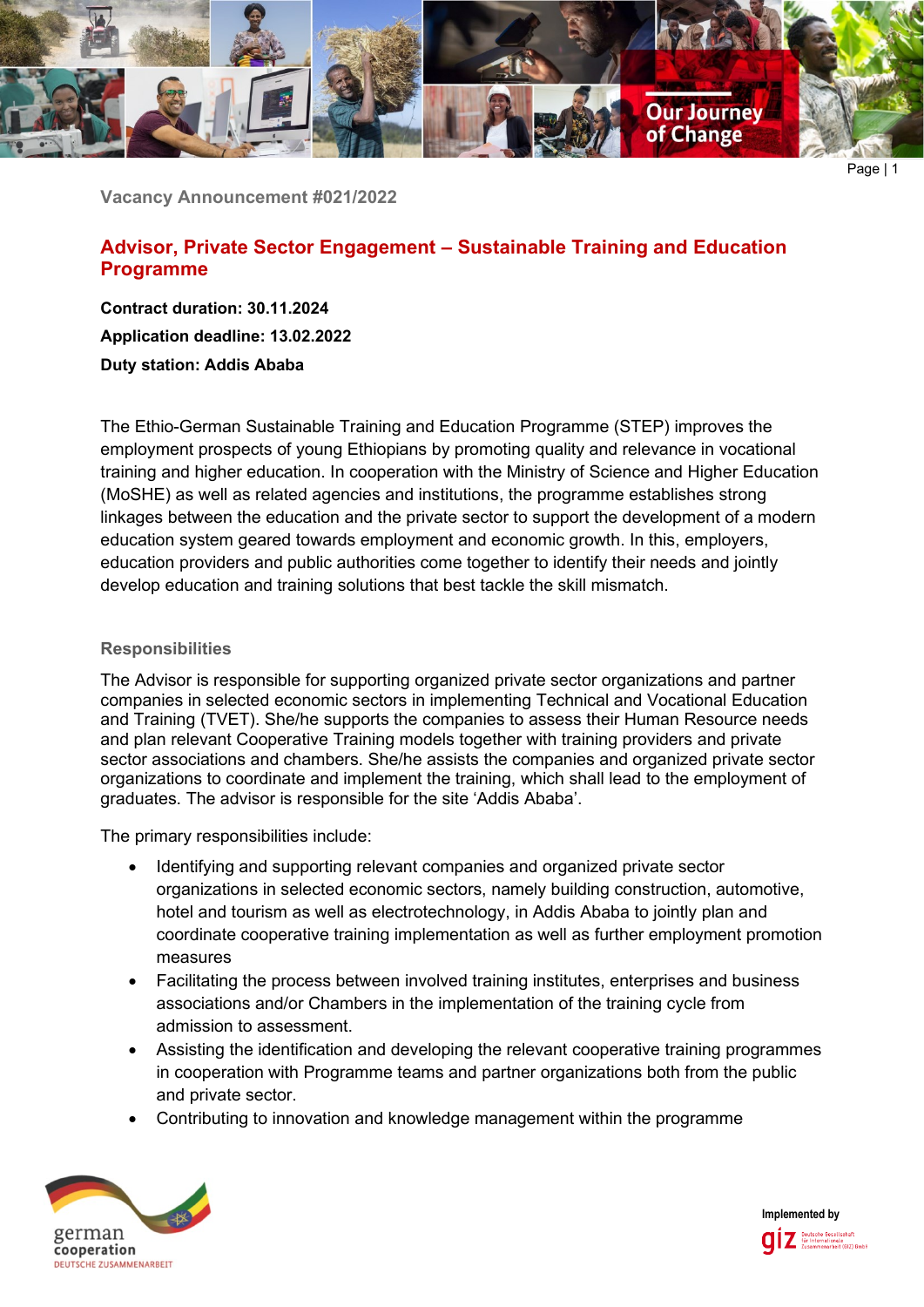

### **Tasks**

The Advisor Private Sector Engagement Addis Ababa is responsible for following tasks:

# **1. Sector specific advisory services:**

- Conducts research on the selected economic sectors in Addis Ababa (and its surroundings) and identify employment potentials, availability of private sector associations and interested companies, training providers and other relevant bodies.
- Supports the Head of Component and other Programme teams in the establishment of relevant platforms, in which the sector-relevant companies, private sector organizations and training providers are represented.
- Supports the relevant enterprises, associations, chambers and training providers in the selected sectors in Addis Ababa to establish a coordination framework for planning and delivering cooperative training in line with the Ethiopian TVET Qualifications Framework.
- Supports the relevant enterprises, associations, chambers and training providers in the selected sectors to design and implement further employment promotion measures.
- Advises the enterprises in selecting relevant qualifications (quantity and quality), advise on necessary preconditions and support reaching an enabling training environment, define suitable training pathways for training delivery.
- Facilitates the trainees' registration process and onboarding in the selected companies.
- Facilitates the assessment activities and processes in the completion of the training cycle.
- Advises organized private sector organizations and companies on implementation of Cooperative Training.
- Supports the active engagement of the selected enterprises in all phases of the training.
- Monitors the development and implementation processes and suggests necessary changes, improvements and initiatives as appropriate.

# **2. Networking, and cooperation**

- Advises companies, business associations and training providers to establish a cooperation framework for the planning and delivery of trainings in the selected economic sector within Addis Ababa and its surroundings.
- Facilitates a regular dialogue between the involved public and private sector organizations in the specific sector and region.
- Ensures operational planning sessions with relevant partner organizations in the sector and in the field of cooperative training and other employment promotion measures.

## **3. Knowledge management and coordination**

• Supports the Head of Component in the operational planning and documentation of the support activities in the selected enterprises and private sector organizations.



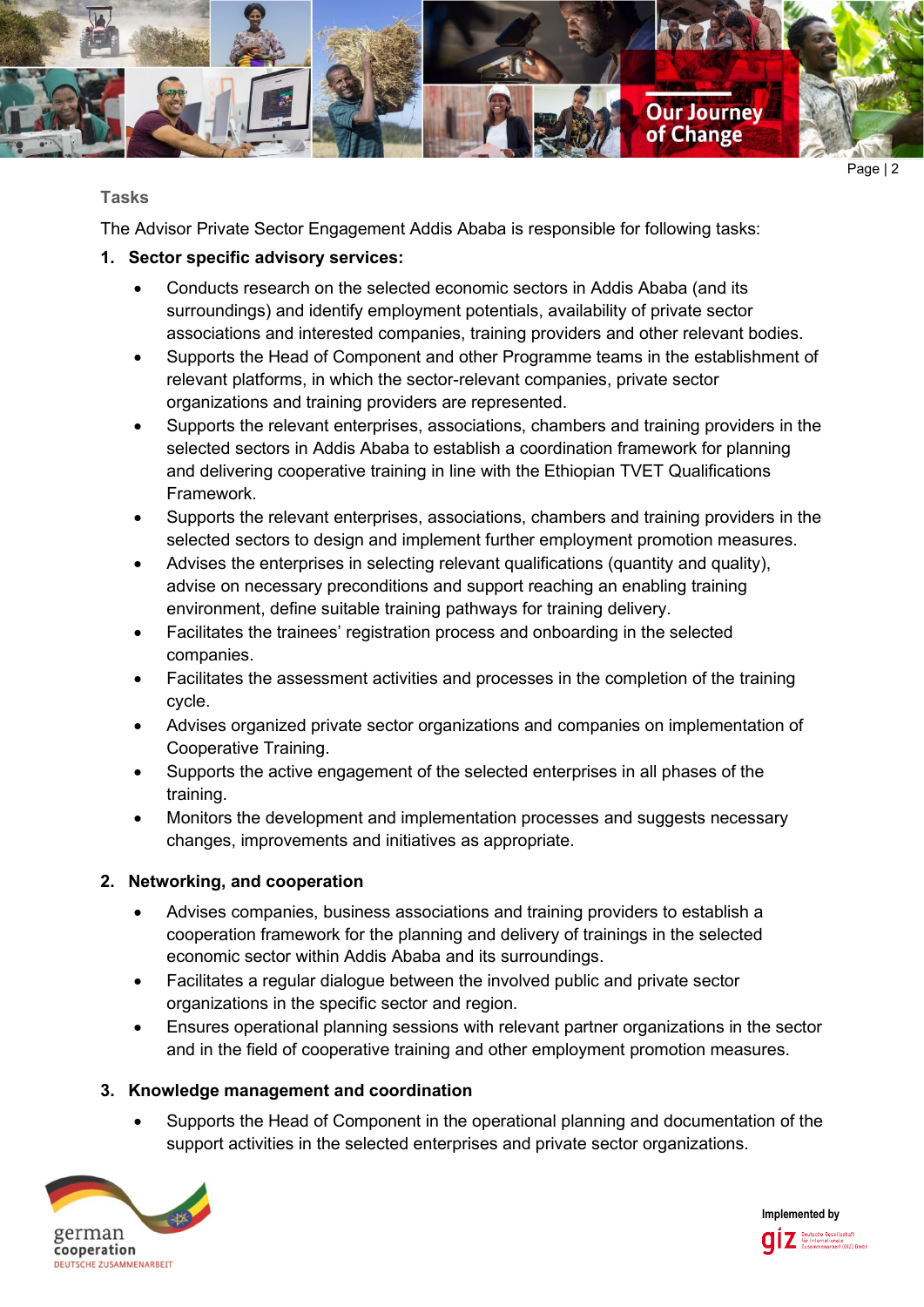

- Supports the development of tools, trainings and approaches in planning and delivering the cooperative training in line with the Ethiopian TVET Qualifications Framework.
- Shares tools and approaches with other team members and relevant partner organizations.
- Supports the monitoring and evaluation measures for enhancing training quality.
- Prepares appropriate input for various programme reports and actively participates in knowledge management.

## **4. Other duties/additional tasks**

• Performs other duties and tasks as assigned by the programme or supervisor.

# **Required qualifications, competencies, and experience**

### **Qualifications**

• University degree in a topic related field (business administration, business development, engineering, social sciences, technical education)

### **Professional experience**

- At least 5 years professional experience in a comparable position in the field of private sector engagement
- Knowledge about concepts of skills development
- Good understanding of development cooperation and advisory approaches

## **Other knowledge, additional competencies**

- Excellent understanding of the private sector and the needs of companies
- Good knowledge about TVET and Cooperative Training, employment promotion and capacity building approaches
- Very good working knowledge of Information and Communication Technologies (related software, phone, email, internet) and computer applications (MS Office)
- Fluent (written and oral) knowledge of the English language and Amharic
- Good interpersonal skills and willingness to cooperate with various stakeholders from the public and the private sector
- Willingness to improve existing skills and gain new skills as required by the tasks to be performed
- Good public relations, marketing and (intercultural) communication skills